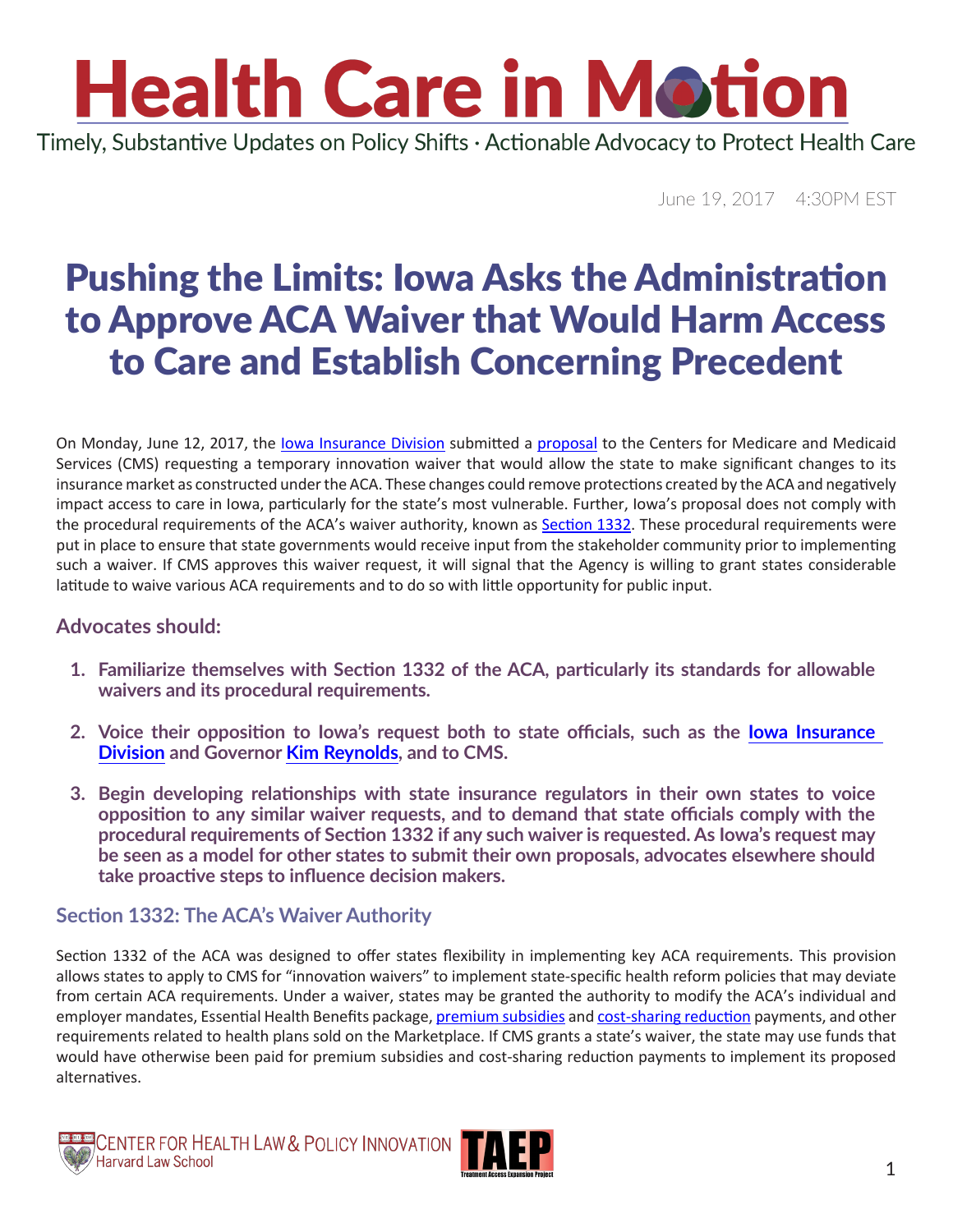# **Health Care in Motion**

However, Section 1332 was not intended to be a broad escape hatch from the requirements of the ACA. Rather, Section 1332 waivers can only be granted where the state can demonstrate that its proposal will: 1) cover a comparable number of state residents as would be covered absent a waiver; 2) provide coverage that is at least as comprehensive and affordable as would otherwise be provided; 3) provide coverage and cost-sharing protections against excessive out-of-pocket spending at least as affordable as those provided under the ACA; and 4) not increase the federal deficit. [Guidance](https://www.federalregister.gov/documents/2015/12/16/2015-31563/waivers-for-state-innovation) on these substantive requirements highlights that these safeguards are designed to take into account whether a proposed waiver will preserve comprehensive access to care for vulnerable and low-income populations, such as those living with serious health concerns.

Further, Section 1332 includes a series of procedural requirements meant to ensure that states consider stakeholder input on any proposed waiver request. Specifically, states must provide an opportunity for the public to comment on the proposal before submitting their request to CMS. Once CMS certifies that the application is complete, the federal government must provide an additional comment period. This process was designed to ensure that a meaningful level of public input from key stakeholders is considered in the development and potential approval of these waivers. Due to these strict procedural and substantive safeguards, only one 1332 waiver application has been [approved](https://www.cms.gov/CCIIO/Programs-and-Initiatives/State-Innovation-Waivers/Downloads/Hawaii-1332-Waiver-Fact-Sheet-12-30-16-FINAL.pdf) to date.

#### **Iowa's 1332 Waiver Request**

In the past several months, Aetna and Wellmark Blue Cross and Blue Shield [withdrew](https://www.usatoday.com/story/news/nation-now/2017/05/03/iowa-health-insurers-obamacare/309955001/) from Iowa's ACA Marketplace, and another insurer, Medica, has suggested it may leave as well. As a result, Iowa is at risk of having no insurers participating on its ACA Marketplace, leaving nearly 72,000 individuals with no options to purchase health insurance. In response, Iowa developed [a proposal](https://iid.iowa.gov/documents/the-state-of-iowa%E2%80%99s-proposed-stopgap-measure-for-the-individual-health-insurance-market) intended to shore up the state's insurance markets.

#### **Iowa's Proposal Would Harm Access to Care**

Iowa's 1332 waiver proposal, if approved, could significantly undercut affordability and access to health care for vulnerable and low-income populations within the state. Overall, coverage would become less affordable for those with the lowest incomes, and somewhat more affordable for those with higher incomes. Iowa's request seeks to implement a "Proposed Stopgap Measure" (PSM) that would develop a single, standardized health insurance plan that would be the only available option for eligible consumers in 2018. This plan would qualify as a [silver level](https://www.healthcare.gov/glossary/silver-health-plan/) plan, would cover all Essential Health Benefits and Iowa state-mandated benefits, and would have no annual or lifetime limits on benefits provided.

However, Iowa also proposes premium subsidies that would be structured differently than those provided by the ACA. Under the ACA, premium subsidies are scaled based on income and the local cost of coverage, to ensure that insurance is affordable for low- and moderate- income individuals. In contrast, the PSM's proposed subsidies vary based on age and income, and are less generous than the ACA's subsidies, particularly for those with lower incomes and for older individuals. Because the PSM's subsidies do not adjust based on geographic variation in premiums, and less populated rural areas often see higher premiums, enrollees living in rural Iowa are likely to face even higher premiums. Further, it appears from the proposal that income would be determined based on 2017 household income, leaving those who anticipate reduced earnings in 2018 due to a job loss or other circumstance without additional support that would have otherwise been available under the ACA.

The PSM proposal notes that the cost-sharing reduction subsidies, which lower the amount of out-of-pocket spending on



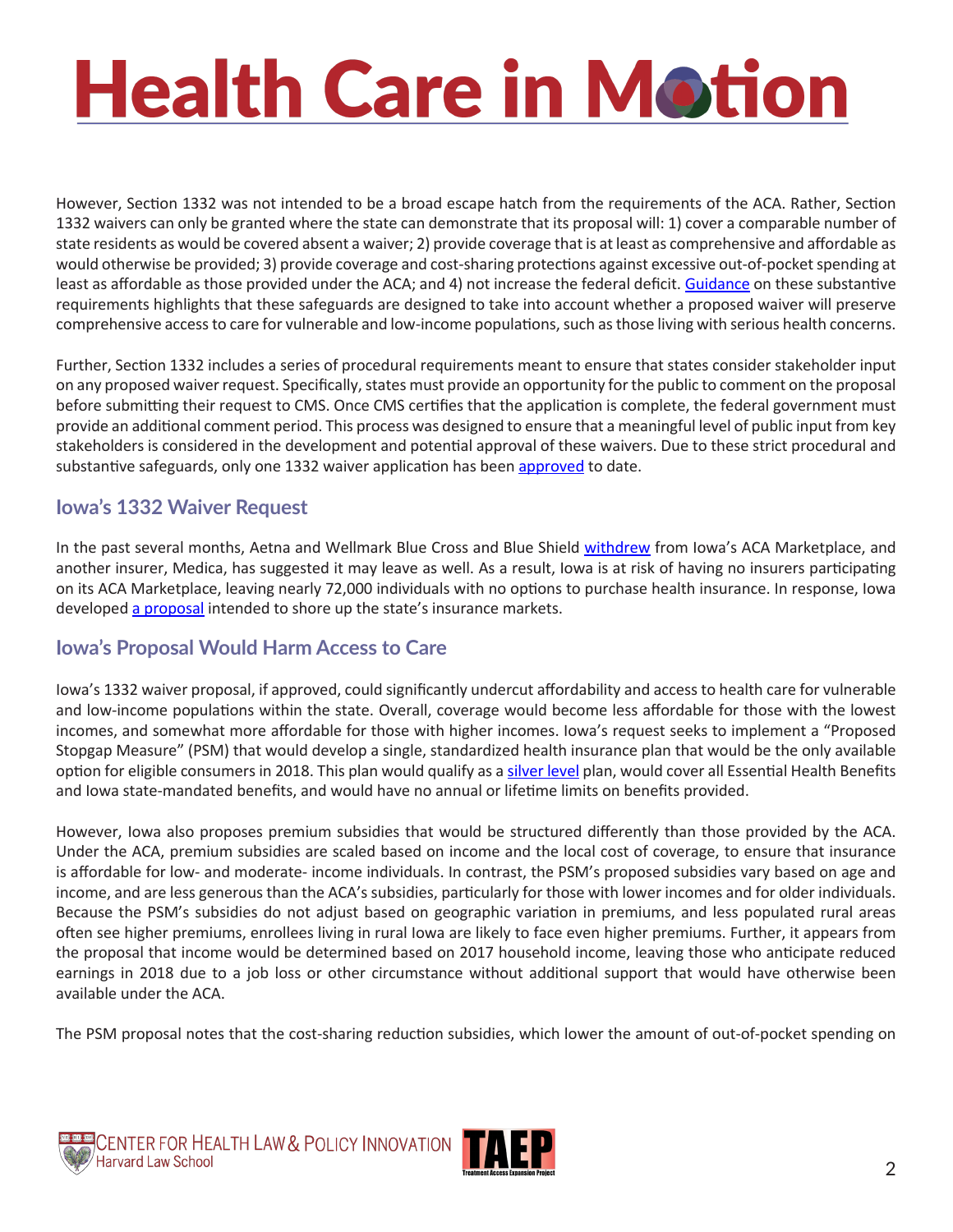## **Health Care in Motion**

health care for lower-income enrollees, will not be available for consumers enrolling in the PSM standard plan. Eliminating these important subsidies will push more costs onto those with lower incomes, forcing these individuals to potentially forego needed services and treatment due to the increased financial burden. Just under [28,000](http://www.cbpp.org/blog/interactive-map-cost-sharing-subsidies-at-risk-under-house-gop-health-bill) Marketplace enrollees in Iowa currently enjoy the benefit of these reduced out-of-pocket expenditures, accounting for about 51% of the state's Marketplace consumers.

Due to these concerns, it is difficult to see how Iowa's PSM proposal complies with the requirements of Section 1332 as outlined above, namely, that a waiver must provide coverage that is at least as affordable as under the ACA and cover a comparable number of state residents. Removing the cost-sharing reduction subsidies and implementing a less generous premium subsidy structure will necessarily make coverage less affordable, particularly for those who use the health system more frequently, such as people living with chronic illnesses and disabilities. These affordability concerns are likely to cause reduced enrollment as consumers find the reduced financial support insufficient to defray the cost of premiums and outof-pocket expenditures.

Given these serious access to care and affordability concerns, advocates in Iowa should voice their opposition to the PSM proposal with relevant state officials, including the [Iowa Insurance Division](https://iid.iowa.gov/contact) and [Governor Reynolds.](https://governor.iowa.gov/contact) As CMS may provide a federal comment period, advocates should watch [here](https://www.cms.gov/CCIIO/Programs-and-Initiatives/State-Innovation-Waivers/Section_1332_State_Innovation_Waivers-.html) for an opportunity to weigh in. Further, because Iowa's proposal may be seen as a model for other states to submit their own proposals that reduce access to care, advocates elsewhere should begin developing relationships with their governors and insurance regulators, in order to influence the development of waivers and hold these officials accountable to the strict requirements of Section 1332.

#### **Iowa Fails to Allow Stakeholder Input**

The timing of Iowa's proposal is unfortunate, as it comes just a week before the state's deadline for insurers to decide whether or not they will participate in the ACA's Marketplace in 2018. Due to this tight timeline, Iowa has asked that CMS waive many of the procedural requirements of Section 1332, or in the alternative, simply grant its request pursuant to President Donald Trump's January 20 <u>executive order<sup>1</sup></u> without any express legal or regulatory authority to do so.

Contrary to the requirements of Section 1332, Iowa did not provide an opportunity for the public to comment on the proposal before submitting it to CMS. Instead, the proposal says that Iowa intends to hold public hearings after it receives feedback from CMS. Additionally, Section 1332 waiver applications are required to include extensive data demonstrating how the proposal will comply with the substantive legal requirements of the law, as outlined above. Iowa's proposal, however, argues that because the request is for an emergency situation and is only to be in effect for 2018, this data is not necessary. As such, not only would CMS need to overlook the substantive drawbacks of the proposal, it would also have to broadly waive the required process for considering Section 1332 waivers.

Iowa has apparently discussed this proposal with CMS previously, although the waiver application indicates that this was only with "senior level management." Typically, once a state submits its waiver application, CMS conducts a preliminary review within 45 days of receipt to determine whether the application is complete. However, stressing the "emergency" nature of their proposal, Iowa officials have asked that CMS provide feedback within 14 days. Further, Iowa seems to

1 For a discussion of the President's executive order, please see our previous *Health Care in Motion* piece [here](http://www.chlpi.org/wp-content/uploads/2013/12/Health-Care-in-Motion_01_23_2017_.pdf).